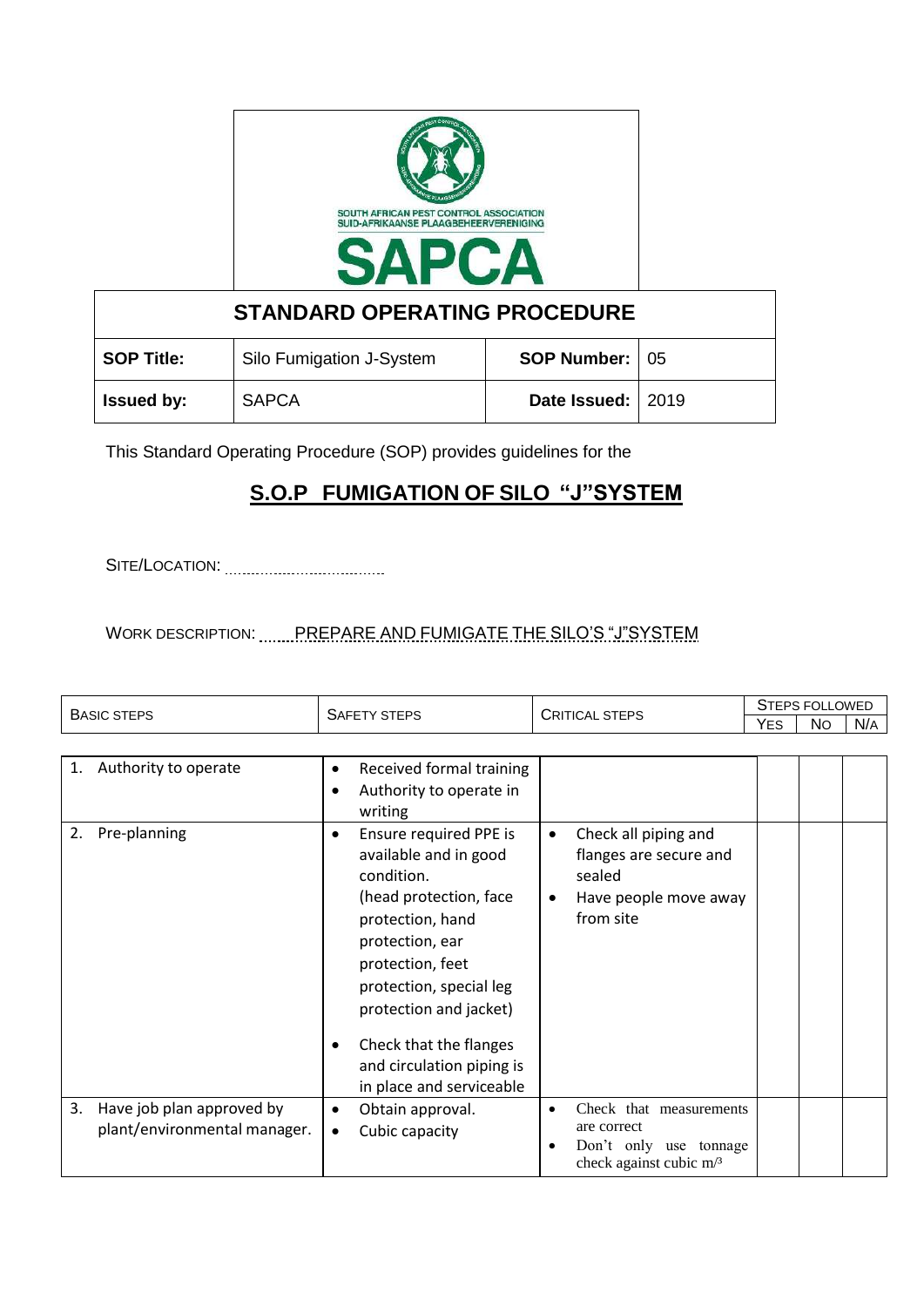|    | 4. Discuss proposed job steps<br>with the team.                                                                                                                                   | $\bullet$                                        | Ensure that all steps are<br>taken.                                                                                                                                                                                                                                                                                                                                                                                        | $\bullet$                                        | Ensure proficient<br>supervision will be<br>available.                                                                                                                                                                                           |  |  |
|----|-----------------------------------------------------------------------------------------------------------------------------------------------------------------------------------|--------------------------------------------------|----------------------------------------------------------------------------------------------------------------------------------------------------------------------------------------------------------------------------------------------------------------------------------------------------------------------------------------------------------------------------------------------------------------------------|--------------------------------------------------|--------------------------------------------------------------------------------------------------------------------------------------------------------------------------------------------------------------------------------------------------|--|--|
| 5. | Arrival on site.                                                                                                                                                                  | $\bullet$<br>٠<br>$\bullet$                      | Check that all points are<br>covered as per per<br>planning<br>Remove fire<br>extinguisher and first aid<br>kit.<br>Off load equipment and<br>place in a safe locality.                                                                                                                                                                                                                                                    | $\bullet$<br>$\bullet$                           | Inspect area to be<br>worked in and make it<br>safe<br>Establish a safety and<br>fire protection plan                                                                                                                                            |  |  |
| 6. | Ensure work site is clear/warn<br>bystanders                                                                                                                                      | $\bullet$<br>$\bullet$                           | Prepare the harness and<br>lifelines where needed.<br>Check the circulation fan<br>is operating correctly                                                                                                                                                                                                                                                                                                                  | $\bullet$<br>$\bullet$                           | Make sure the system is<br>closed and there is no<br>leakage.<br>Ensure nothing blocks<br>the escape route and set<br>up fans should<br>ventilation not be<br>adequate.                                                                          |  |  |
| 7. | Should the silo need to be<br>entered for any reason<br>Brief the person entering the<br>silo and the assistants on the<br>procedure and ensure that<br>they all know their task. | $\bullet$<br>$\bullet$<br>$\bullet$<br>$\bullet$ | Secure harness on<br>operator<br>Check safety line and<br>securing points<br>Place protection on<br>chafing points<br>Check that there is<br>enough lighting in the<br>silo                                                                                                                                                                                                                                                | $\bullet$<br>$\bullet$<br>$\bullet$              | Never attempt to work<br>with haste. Take it easy<br>and ensure all safety<br>checks are in place<br>Ensure anchor points<br>are secure.<br>Assistants keep a<br>watchful eye on<br>operator in silo to<br>ensure he is alert and<br>responsive. |  |  |
| 8. | Remove equipment and<br>prepare for fumigation                                                                                                                                    | $\bullet$<br>$\bullet$                           | Ensure all equipment is<br>removed.<br>Seal up the basement<br>doors and secure the<br>area<br>Place the fumigation<br>DEGESCH plates/<br>sachets in a carrier bag<br>(use a onion bag with<br>lots of holes) and hang<br>in the top of the silo or<br>tie the sachets through<br>the hole provided and<br>hang them in the top<br>Place monitoring tubes<br>on the top of the silo<br>and where possible at<br>the bottom | $\bullet$<br>$\bullet$<br>$\bullet$<br>$\bullet$ | Remove and check that<br>all equipment is<br>accounted for<br>Place danger tape and<br>demarcate the area<br>Place danger signs<br>Do not place to many<br>sachets in one carrier/<br>split them to avoid<br>combustion                          |  |  |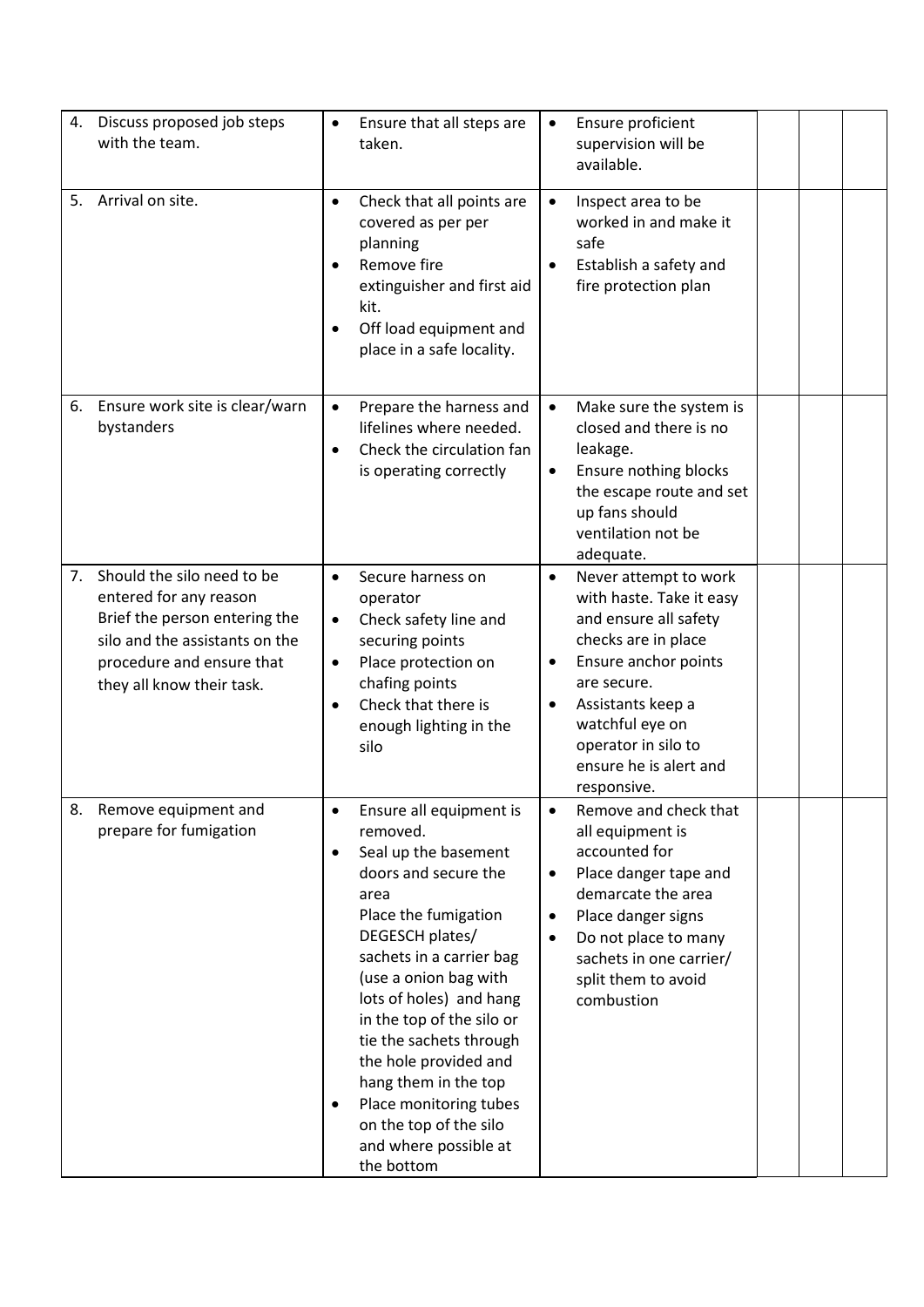| 9. Start the fumigation fans                                | Ensure the system is<br>$\bullet$<br>closed and there are no<br>leaks along the piping or<br>at the flanges where the<br>pipes connect<br>After 30 min take<br>$\bullet$<br>readings at the top and<br>at the bottom and<br>compare the readings                                                                                                                                                | Ensure all other possible<br>$\bullet$<br>slides/hatches & outlets<br>are sealed with duct<br>tape and there is no<br>leakage<br>Take readings after 24<br>$\bullet$<br>hours to establish your<br>Concentration levels.                                                                                              |  |
|-------------------------------------------------------------|-------------------------------------------------------------------------------------------------------------------------------------------------------------------------------------------------------------------------------------------------------------------------------------------------------------------------------------------------------------------------------------------------|-----------------------------------------------------------------------------------------------------------------------------------------------------------------------------------------------------------------------------------------------------------------------------------------------------------------------|--|
| 10. Completion of the task.<br>After said period min 5 days | Commence to secure<br>$\bullet$<br>the area from all<br>persons<br>Put on gas masks and<br>$\bullet$<br>proceed to the area<br>Remove the seals and<br>$\bullet$<br>open the hatches and<br>doors<br>Create a ventilation<br>$\bullet$<br>system using fans<br>Test for gas<br>$\bullet$<br>concentrations<br>Ensure area is gas free<br>$\bullet$<br>Clean and pack<br>$\bullet$<br>equipment. | Put on gas masks<br>$\bullet$<br>Clear area from un-<br>$\bullet$<br>authorised persons<br>Place ventilation fans<br>$\bullet$<br>Remove the sachets<br>$\bullet$<br>placed in the top of the<br>silos<br>Ensure all tools,<br>$\bullet$<br>equipment and litter is<br>picked up.<br>Equipment is clean.<br>$\bullet$ |  |
| 11. Leaving the site.                                       | Leave the work site<br>$\bullet$<br>debris free.                                                                                                                                                                                                                                                                                                                                                | Sign off with<br>$\bullet$<br>management<br>Dispose of the discarded<br>$\bullet$<br>sachets in an<br>appropriate manner.                                                                                                                                                                                             |  |

## **Remarks:**

OBSERVER SIGNATURE: .........................PERSON OBSERVED SIGNATURE: ............................ OBSERVER NAME PRINT: .........................PERSON OBSERVED NAME PRINT: ...................................